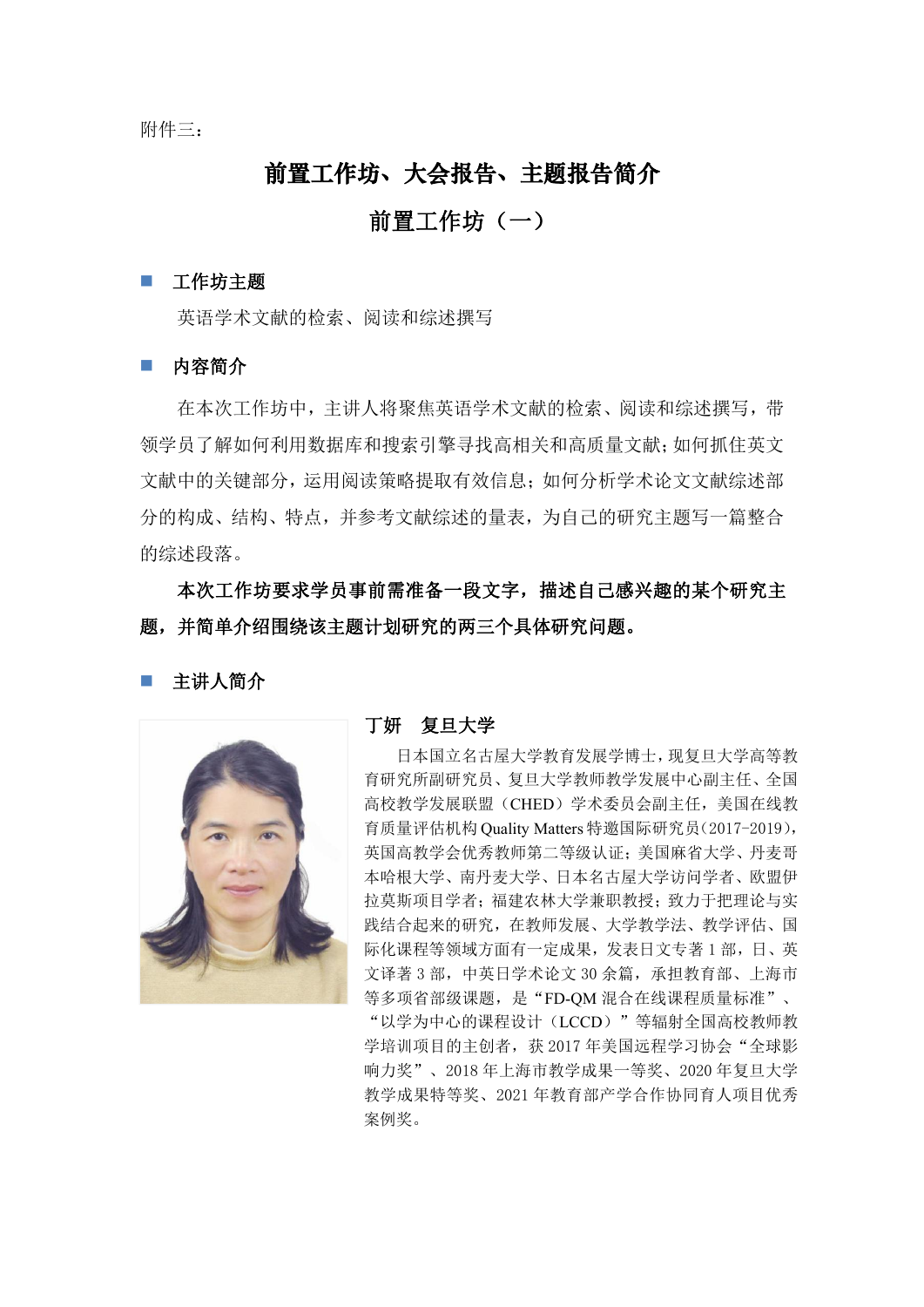# 前置工作坊(二)

### 工作坊主题

教学研究的选题和方案设计

### ■ 内容简介

您是否在课堂上进行过某些教学改革以提高教学效果和学生的学习效果? 您是否有过将教学改革上升为教学研究的尝试?您是否有过如何从经验性教学 转变为教学研究的困惑?您是否有过不知该如何规范地进行教学研究的迷 茫?……

本次工作坊,将带领大家一起学习如何从真实的课堂教学实际出发选择可行 的教学研究题目和撰写研究题目,学习如何搜集文献、选择研究方法、确定数据 收集手段、了解论文撰写规范等教学学术研究的规范和方法。

# 主讲人简介



#### 王力娟 上海交通大学

上海交通大学专职科研系列副研究员,发展与教育心理学 博士,上海交通大学教育学院硕士生导师,ISW 培训师,《教 学学术》副主编。主持国家社科基金"十三五"规划教育学项 目 1 项,主持省部级教育科学规划重点项目 1 项,出版专著 2 部,发表 SSCI、ESCI、CSSCI 期刊论文多篇。其中以第一作 者身份在 SSCI 刊源期刊上发表的学术论文中报告的《中小学 教师状态焦虑》量表被美国心理学会的 PsycTESTS 收录。研 究方向为教师焦虑、教学学术和大学生责任意识培养。为学生 开设过多门心理学相关课程,包括《高等教育心理学》、《学 习心理学》、《教育心理学》、《发展心理学》、《心理咨询 与心理治疗》、《心理健康教育》等。专长为教师培训、教学 咨询和教学学术研究。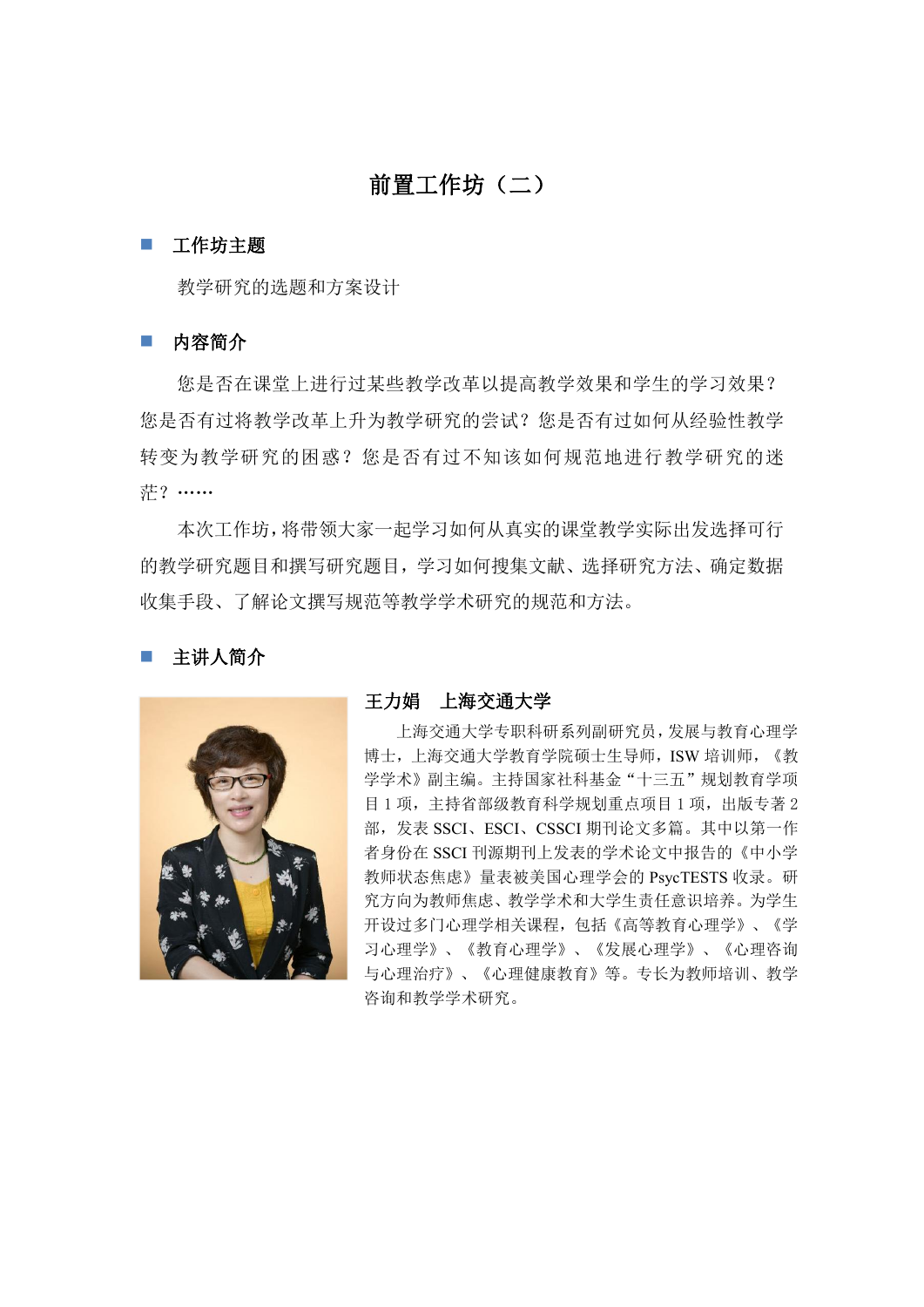# 前置工作坊(三)

### 工作坊主题

如何运用访谈调查进行教育研究

# ■ 内容简介

访谈作为一种调查方法在社会学研究中得到广泛应用。如何通过访谈获得有 效的质性数据、从而实现教育研究的目的是一项技能,也是一门艺术。由于耗时、 耗力,利用访谈法收集数据往往需要付出较高的成本,但是因信息量丰富亦具有 其独特的优势。合理运用访谈法进行教育研究的过程需要明确:在开展访谈前, 如何合理设计访谈问题;在进行访谈时,如何进行一场"有目的的对话";在访 谈结束后,如何开展访谈数据的分析。工作坊将着重探讨质性访谈的各个关键环 节,并融入教育学领域的具体案例、实操练习与常见问题分析,有助于参与者更 好的运用访谈开展相关研究。

### 主讲人简介



### 朱佳斌 上海交通大学

上海交通大学教育学院副教授,2013 年获得美国 Purdue 大学工程教育哲学博士。主持教育部人文社科研究项目,上海 市哲学社会科学规划课题,上海市浦江人才计划等课题。在 *Journal of Engineering Education* 、 *IEEE Transactions on Education*、《高等工程教育研究》等期刊发表论文和著作章节 20 余篇。出版中英文专著各 1 部。担任多个国际学术期刊审 稿 人 , 任 *Journal of Engineering Education* 杂 志 与 *IEEE Transactions on Education* 杂志副主编,并担任国际工程教育研 究联盟(Research in Engineering Education Network)理事。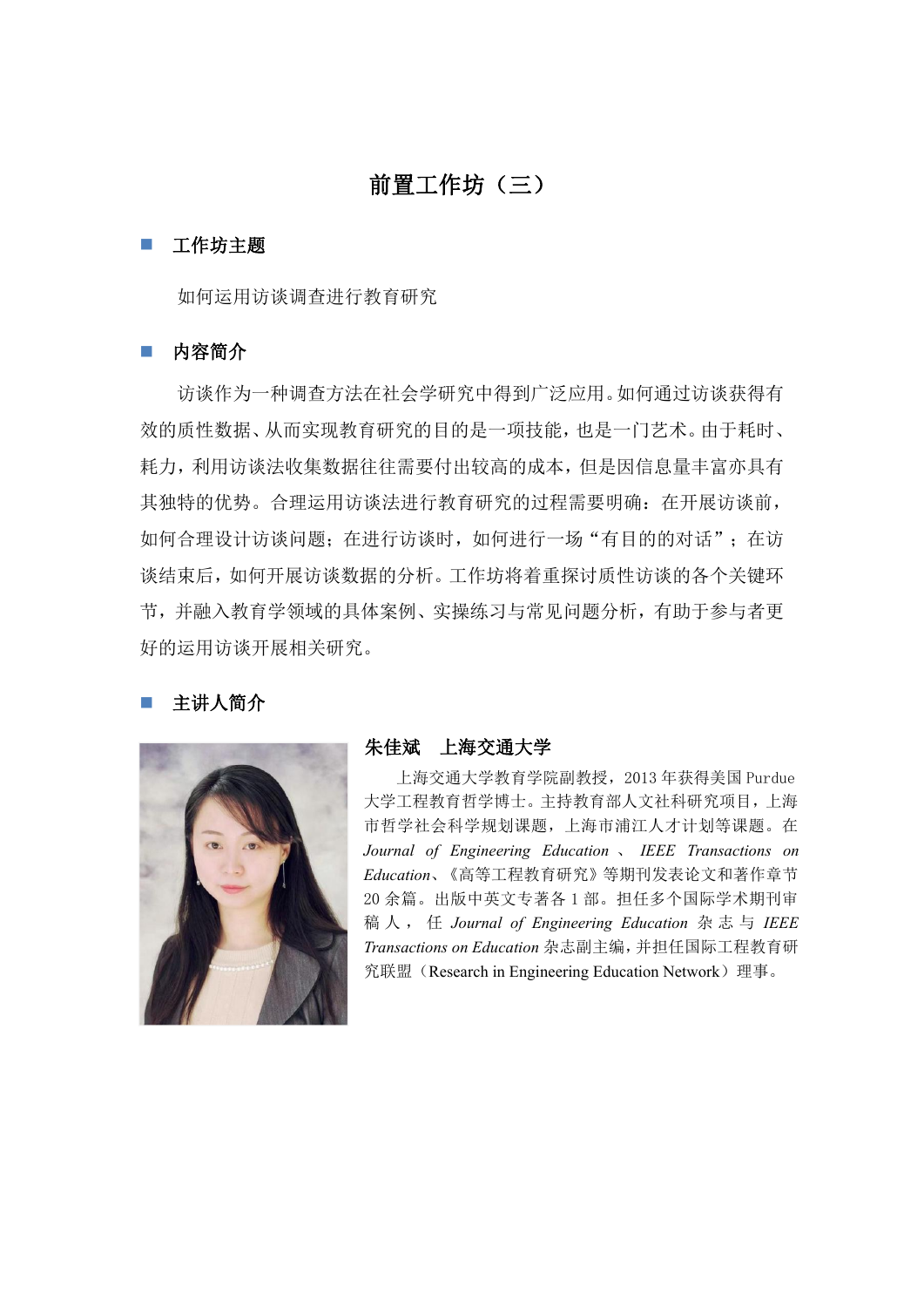# 大会报告(一)

#### ■ 报告主题

SOTL:Our Time is Now

### 内容简介

Academics (i.e. educators, developers, researchers and administrators; and, any professional in Higher Education (HE) who tackles a combination of these roles) face real and imminent challenges fully embraced in the past only by the Scholarship of Teaching and Learning (SoTL). How many of us have been told that our work in teaching and learning was advanced thinking or "before your time"? I believe that this is the case of many experts in SoTL whose work and passion for the betterment of student learning was something that HE was not entirely ready for, but now so desperately needs. Case in point the work of Bass and Good (2004) who nearly twenty years ago asked if a balance in the education system was a possibility. In this keynote address I would like to suggest that the call for this balance in HE between a place of acquiring higher knowledge and a place for future proofing our graduates has never been as urgent. Our world, as it emerges post pandemos, has placed pressure on HE systems to address not only the learning of the student, but the cultivation of the student as a whole. We are asked to consider how we best serve a T-shaped student who is not only made stronger by deep knowledge and understanding of a specific discipline, but also gains skills in problem solving, team work, well-being management and life skills that are the result of the planning, design, implementation, analysis and critical reflection of our SoTL influenced worked as educators in HE. Let us discuss the possibilities that await those who journey this road less traveled and how together we can make all the difference in the HE of now.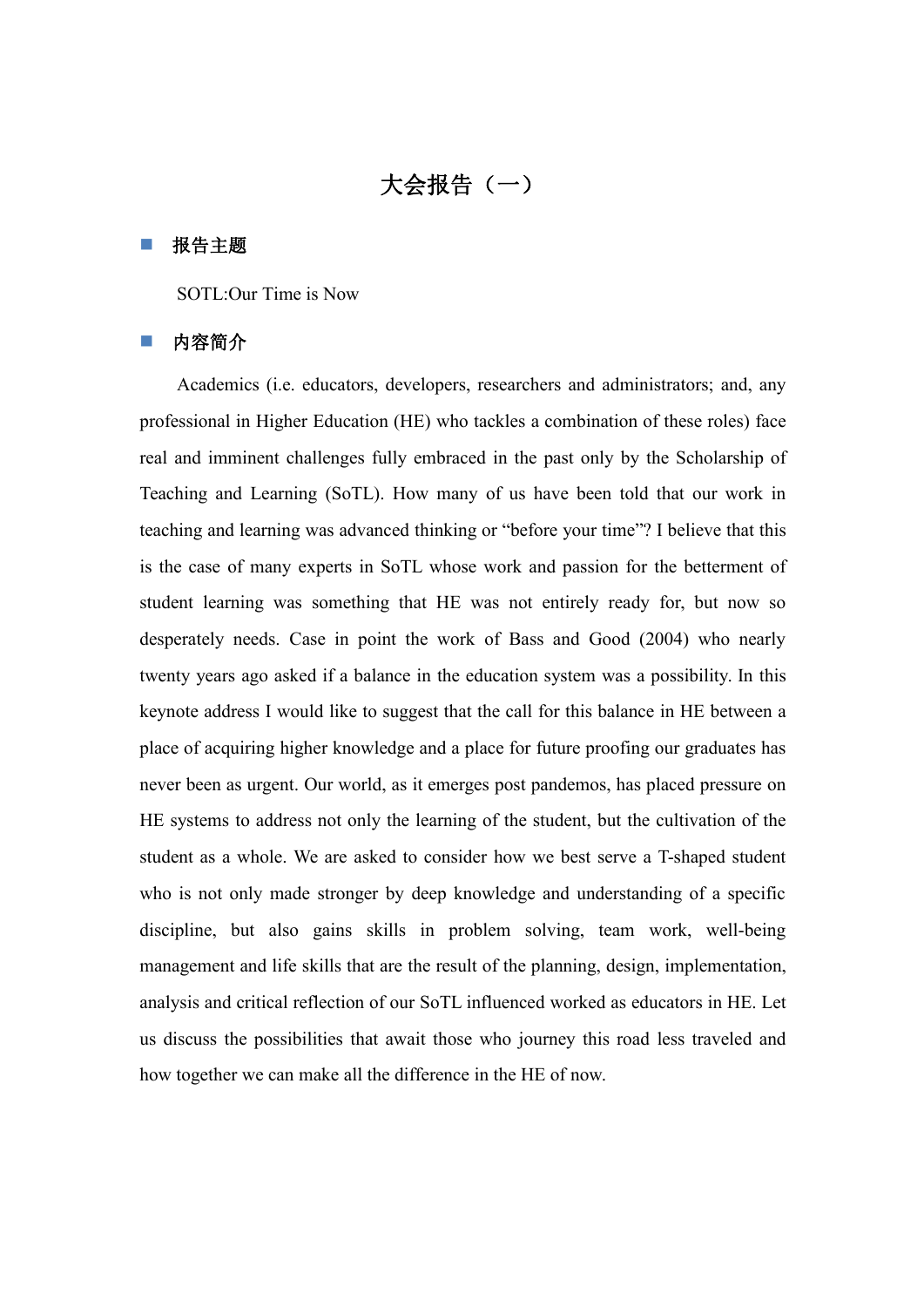## 主讲人简介



### **Michelle J Eady University of Wollongong**

Associate Professor Michelle J Eady lectures in Curriculum and Pedagogy in the Faculty of the Arts Social Science and the Humanities (ASSH) at the University of Wollongong, Australia. Michelle is a proud Fellow of the International Society of the Scholarship of Teaching and Learning (ISSOTL), a Fellow of HERDSA and a senior fellow of AdvanceHE (SFHEA). Awarded a national Office of Teaching and Learning (OLT) citation for excellence and innovation in teaching, her current research interests include teacher education, work-integrated learning (WIL), communities of practice, and Indigenous strengths. Most recently, she has served as a research lead at Elon University Centre for Engaged Learning (CEL) institute (2019-2021) researching connections between WIL and writing transfer. Professor Eady proudly serves as the current ISSOTL Asia-Pacific Vice-President and board member for the Australian Collaborative Education Network (ACEN) and looks forward to continuing advancing important SoTL work worldwide through collaborations with colleagues and students.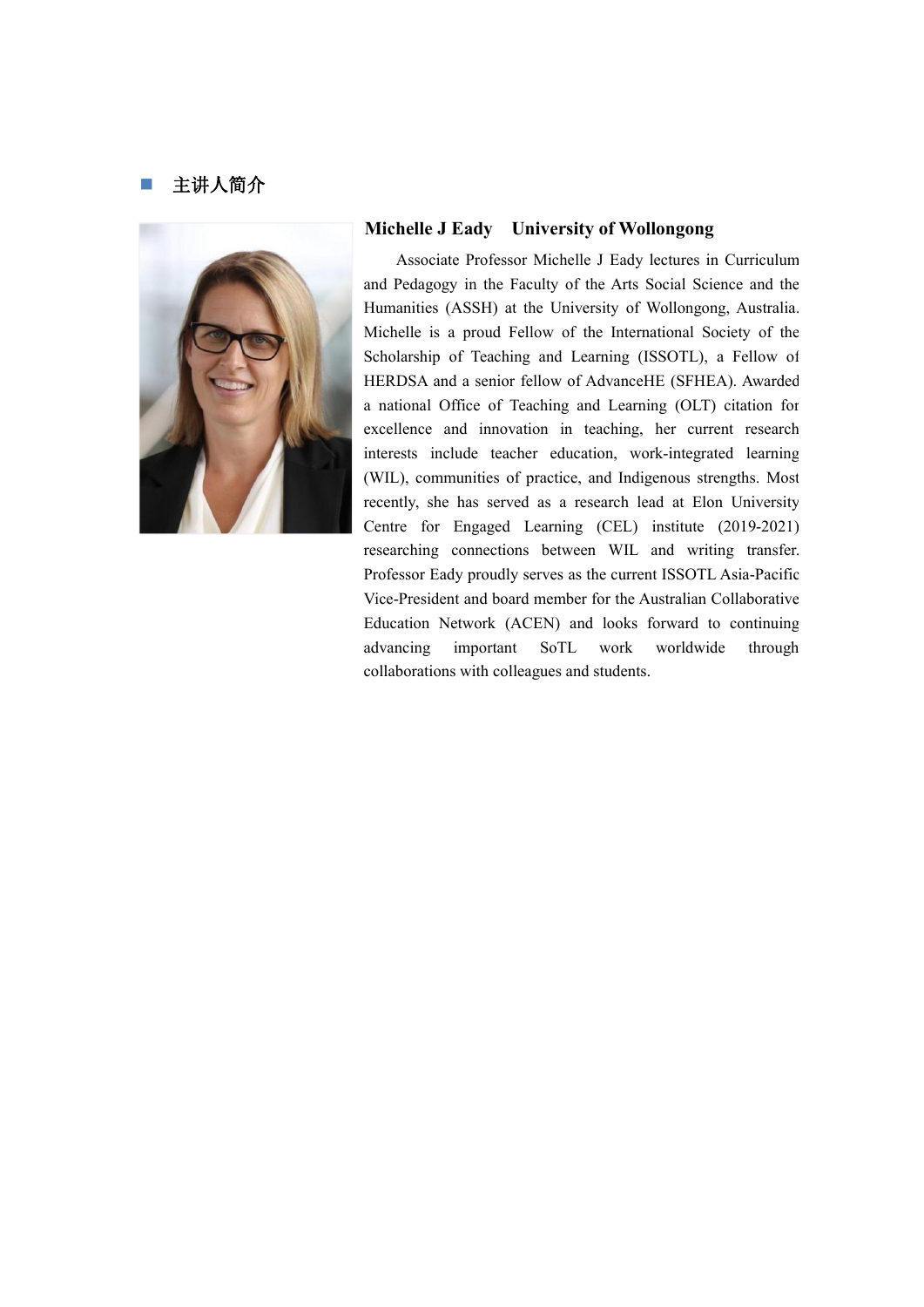# 大会报告(二)

#### ■ 报告主题

教学何以成为学术?

### ■ 内容简介

教学学术在高等教育研究界已经成为一个"公认的"概念,但如果只是学者 们在文章中使用,不能在教师的教学工作中广泛运用并发挥作用,它不可能真正 被承认,也不可能有什么生命(影响)力。现代教学理论与方法在我国大学的普 及化水平很低,尽管新教师岗前培训制度已经广泛建立,从教必训,但培训往往 只达到雨过地皮湿的效果,对教师实际教学的影响非常有限。不可否认,一个普 遍的事实是:绝大多数教师的教学是经验性的,他们的教学认知要么源于自己受 教育期间老师上课的经验,要么源于同事的经验。而这些经验并不是基于对教学 学理的学习、研究和应用。所以,我国大学教学学术化水平低,教学质量提高难。 不解决教学学术化问题,我国大学教育教学水平和质量不可能得到根本改善,培 养创新型和应用型人才的目的不可能得到实现。推行大学教学学术,应当造就一 大批掌握现代教育教学理念和现代教学技术与方法的现代教师,以教学学术引领 教学改革,彰显教学学术的功能。本报告将主要围绕三个问题来展开讨论:第一, 经验性教学及其普遍性;第二,教学的学理及其传播与普及;第三教学学术的实  $\overline{\mathbf{W}}$ 。



# 主讲人简介 别敦荣 厦门大学

教育学博士,厦门大学教育研究院教授、院长、博士生导 师。兼任教育部本科教学评估专家委员会委员,全国教育专业 学位教学指导委员会委员,山东省高等教育专家咨询委员会委 员,中国高教学会常务理事、院校研究会副理事长,中国学位 与研究生教育学会研究生教育专业委员会副理事长,中国教育 发展战略学会高等教育专业委员会副理事长等。长期参与教育 部高等教育政策咨询研究, 主持国家级、省部级课题多项, 曾 主持 40 余所大学战略与规划的编制;曾赴法、美、日、加、 俄等 10 多个国家和地区讲学、访学。曾受邀为全国数百所高 校和学术组织作学术报告。主要研究高等教育原理、高等教育 管理、大学战略与规划、大学教学与评估等,出版了《中美大 学学术管理》《高等教育管理与评估》《世界一流大学教育理 念》《现代大学制度:原理与实践》《大学战略与规划:理论 与实践》《大学教学改革:原理与方法》《高等教育管理探微》 《大学管理与治理》等 30 余部著作,发表了 300 多篇学术论 文。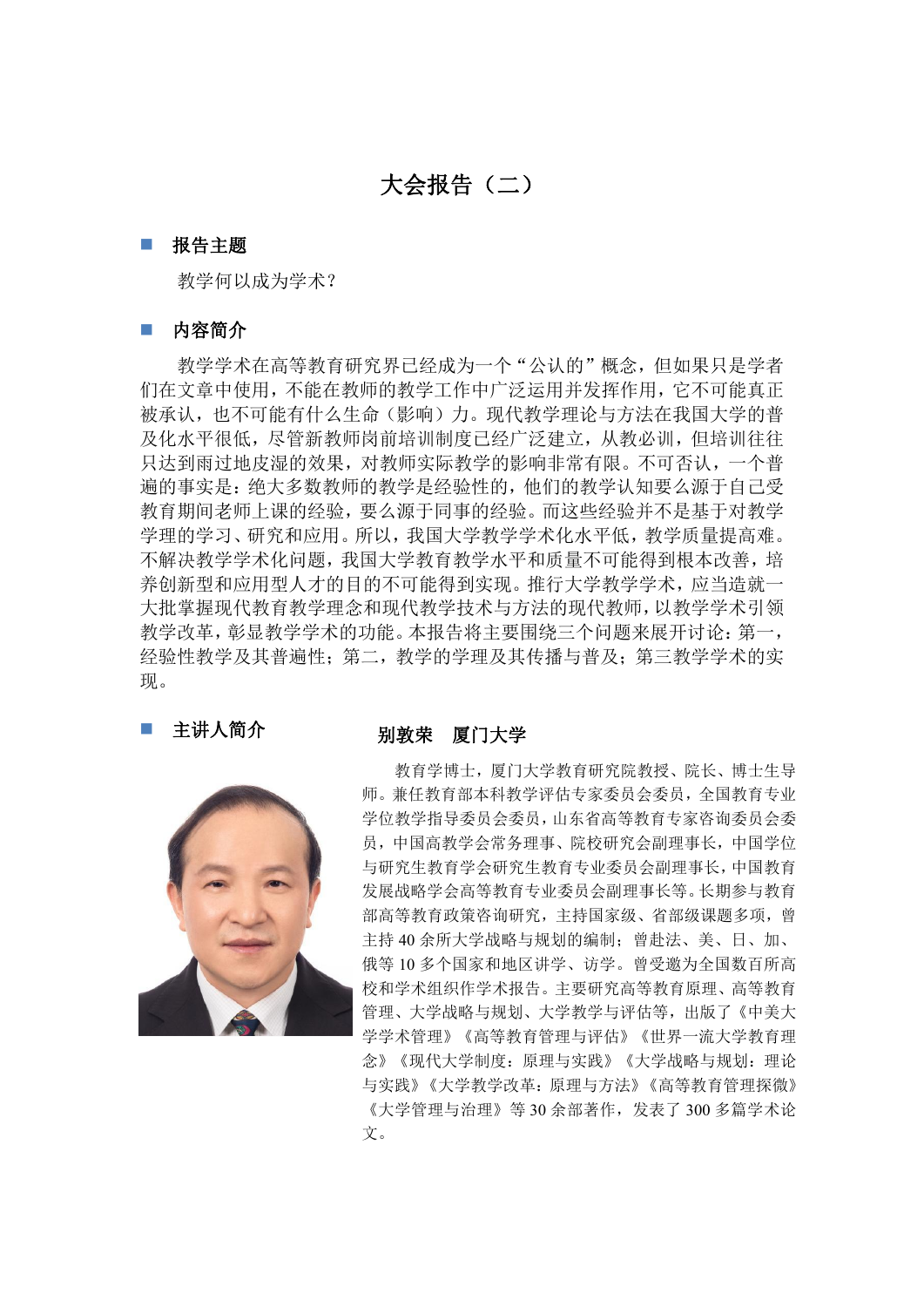# 主题报告(一)

### 报告主题

Using Nature to Encourage Creativity and Joy in Student Learning

# 内容简介

My presentation will look at how we can engage with the natural world in a time of increased digital pedagogy. How can students in Canada, and perhaps in China, use the outdoors to find a sense of place that allows them to be more creative and more resilient? As instructors and educational developers, how can we encourage this structure and growth – within our indoor classrooms, our assessment, and more?

# 主讲人简介



#### **Patrick T. Maher Nipissing University**

Dr. Patrick T. Maher is the inaugural Dean of Teaching and a Full Professor of Physical and Health Education at Nipissing. He is an interdisciplinary scholar and has been named a 3M National Teaching Fellow (2014), and a Fellow of International Society for the Scholarship of Teaching and Learning (2020). He held a Commonwealth Scholarship for his doctoral work in New Zealand and was both a University Teaching Chair in Community-Engaged Teaching and Scholarship and a SSHRC-funded University Research Chair in the Social Sciences and Humanities prior to his current position.

Pat is editor of the *Canadian Journal of Environmental Education*, but also sits on the Editorial Boards of the *Journal of Experiential Education*, the *Canadian Journal for the Scholarship of Teaching and Learning*, and the *Journal of Adventure Education and Outdoor Learning*.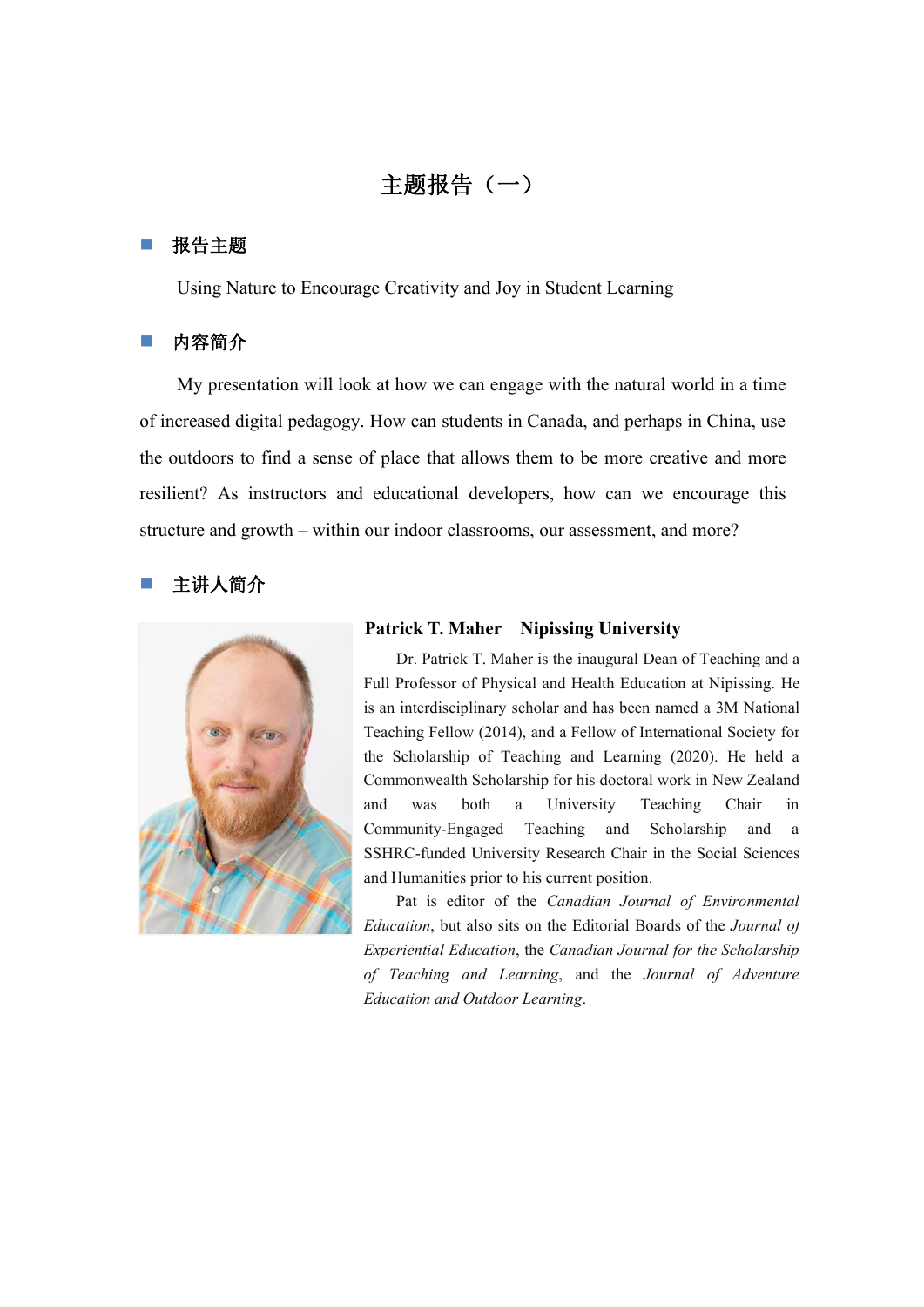# 主题报告(二)

#### ■ 报告主题

From Learning Outcomes to Student Success, and Finding the Joy Quotient on the Journey

### 内容简介

Course design is indeed a journey of planning, reflecting, and visioning and as we begin with our learning outcomes, we hope that we are also designing for student success. However, how often do you take pause and think about your teaching praxis as a journey? What compels you to teach? What brings meaning to this work? What brings you joy? I suggest that joy quotient can be found on this journey and that pausing to consider what these moments are in our teaching worlds, is what can make us more engaged practitioners and more active scholars. Questions that we will consider during this time:

- How do you do or support SoTL?
- Where are your moments of Joy?
- What can we do to increase our joy quotient?
- How do we continue in our SoTL Scholarship when higher education continues to face turbulent times?

Engaging in the Scholarship of Teaching and learning is a complex, sometimes overlooked, but meaningful process of connecting with our teaching practice and praxis. Teaching itself is complex and difficult, and yet remains something so beautifully compelling that those who feel truly passionate about this work, seem naturally committed to the pursuit of ongoing teaching development and scholarship. For many, reading literature about teaching provides the kind of opportunities that enables one to gather information and experiment in the classroom. For others, it is the act of engaging in SoTL as a field of inquiry, that provides the in-depth connection to both students and curriculum that drives them onward. Regardless of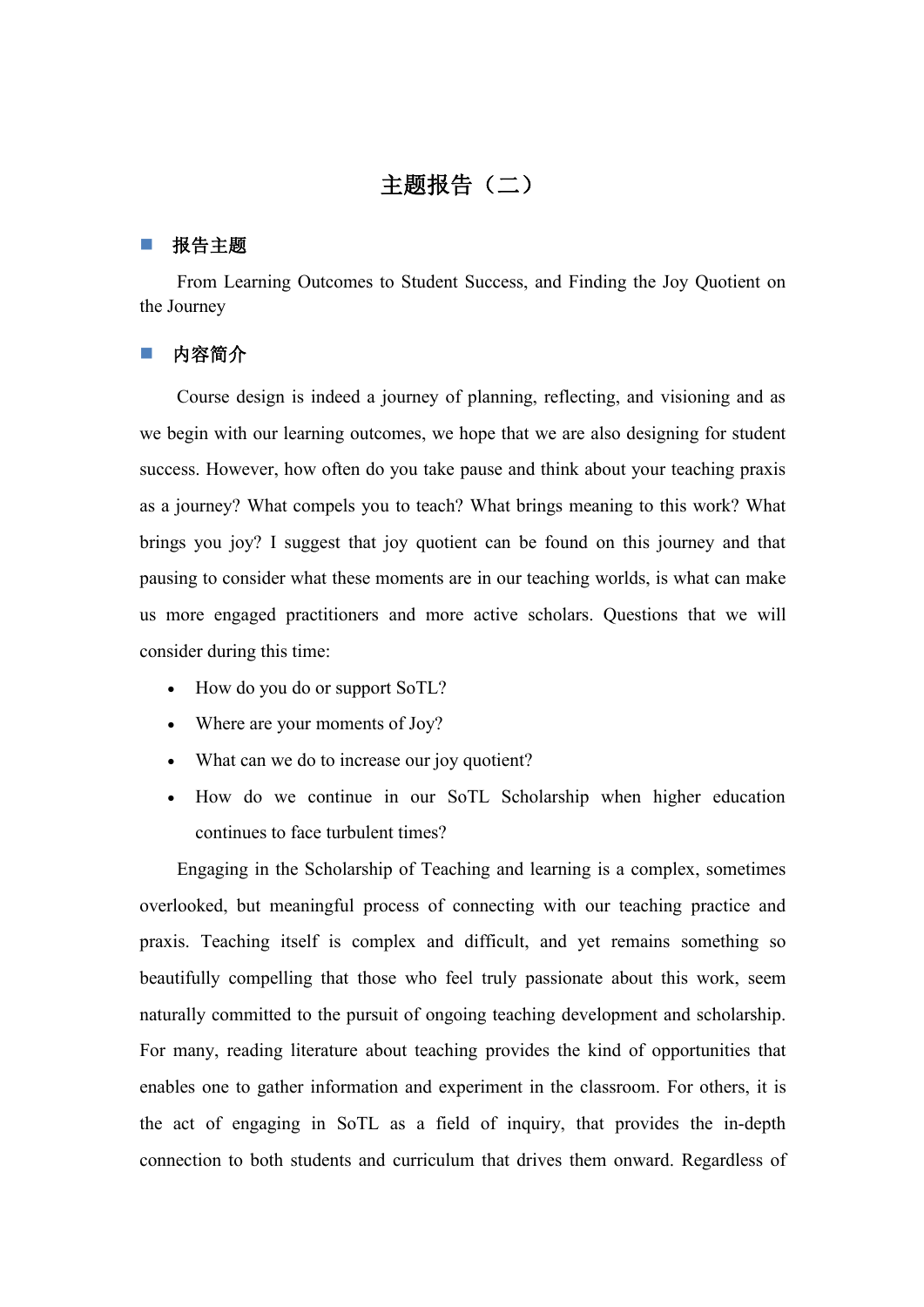one's place across the SoTL continuum, we are knitted together as a community informed by scholarship. Whether you are a consumer of or a contributor to, SoTL can take us on a journey full of opportunities to learn and be filled with joy.

## 主讲人简介



### **Mandy Frake-Mistak York University**

Mandy Frake-Mistak, PhD, is an educational developer at the Teaching Commons at York University, in Toronto, Ontario, Canada. Having taught at numerous universities across Southwestern Ontario, her extensive teaching experience informs her everyday work as she leads initiatives related to the Scholarship of Teaching and Learning, higher education policy, course design, and the Instructional Skills Workshop. She is an active member within the educational developer community having served in numerous executive capacities including being Chair of the Council of Ontario Educational Developers, Secretary of the Educational Developers Caucus, and Chair of the Accreditation Committee of the Educational Developer Caucus. She was recognized as an International Society for the Scholarship of Teaching and Learning (ISSOTL) Fellow in 2020 for her work and contributions to the field.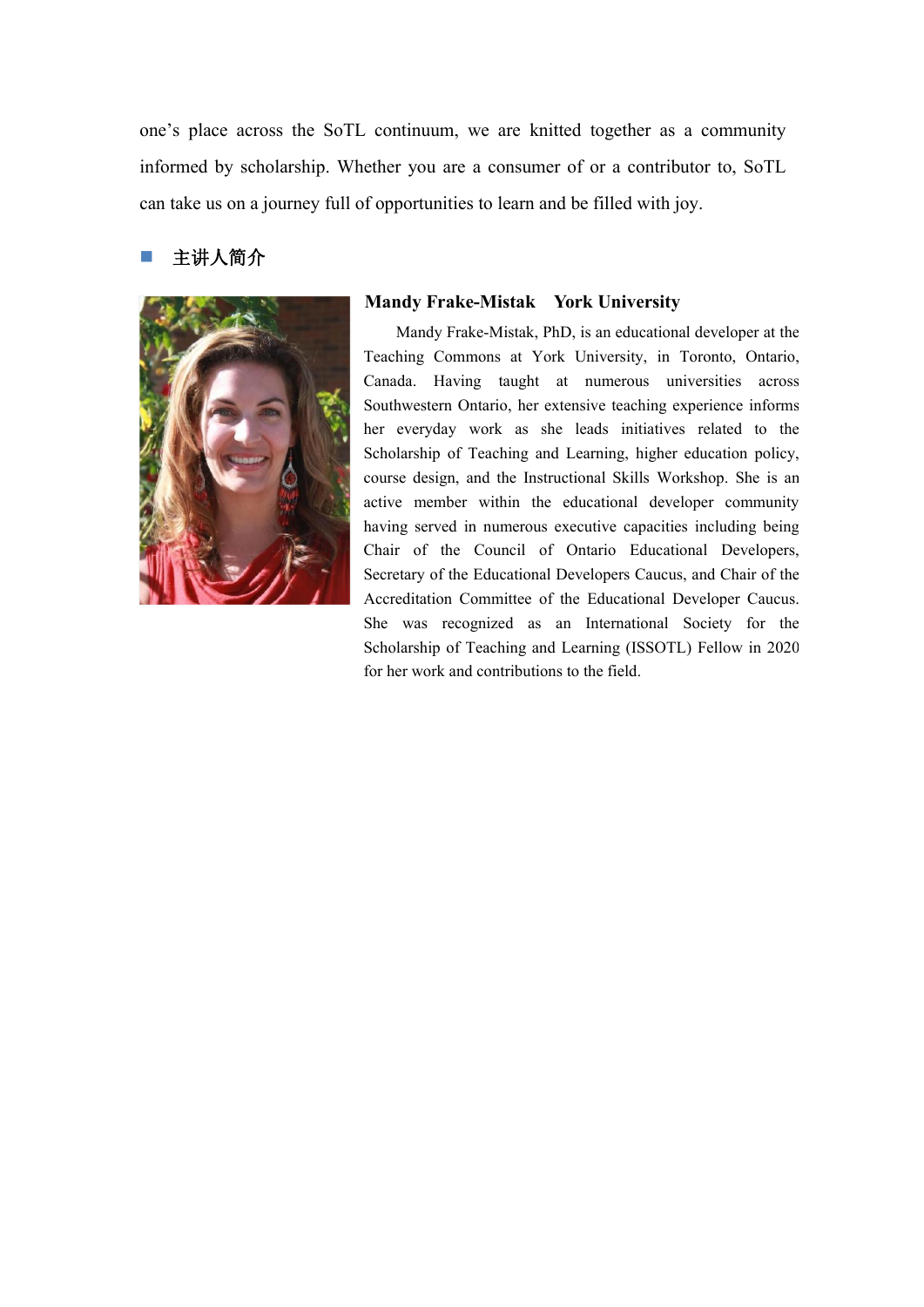# 主题报告(三)

### ■ 报告主题

让每位学生更优秀——基于教育增值观的教学反思

#### ■ 内容简介

教育增值是一种回归学生本位、关注教育质量生成过程和学生学习效果的教 育质量理念。美国著名教育家本杰明·布卢姆认为:"基于学生进步幅度的评价 是增值评价的根本点,即一所成功的学校是对学生发展有增值作用的学校"。在 教学实践中,我们面临着诸多现实的问题和困惑,需要老师们从教育原点出发进 行教学反思,"教育增值"不是新教育理念,而是对教育本质的重温,对教育认 识的升华。本报告将主要围绕三个问题来展开讨论: 1.为何学生抱怨"学的多, 学到的少"?2.教育增值是否就是指考试成绩提升?3.对学生高要求和让学生满 意不可兼得吗?

# 主讲人简介



### 杨颉 上海交通大学

上海交通大学教务处处长,研究员,博士生导师。日本大 学教育学硕士,华东师范大学教育学博士,日本名古屋大学教 育学部客座副教授(2006.10-2007.3)。曾任上海交通大学规 划发展处处长(2012.9-2018.8)、改革与发展研究室主任 ( 2016.5-2018.8 ) 、 安 泰 经 济 与 管 理 学 院 党 委 书 记 (2018.8-2021.7)上海交通大学教务处处长(2021.7-)。

兼任中国教育战略学会高等教育专业委员会副理事长,中 国高等教育学会学术委员、高等教育学专业委员会监事、院校 研究分会常务理事,中国学位与研究生教育学会学术委员。

主要研究领域为:院校研究、大学战略管理、高等教育评 价、学位与研究生教育等。